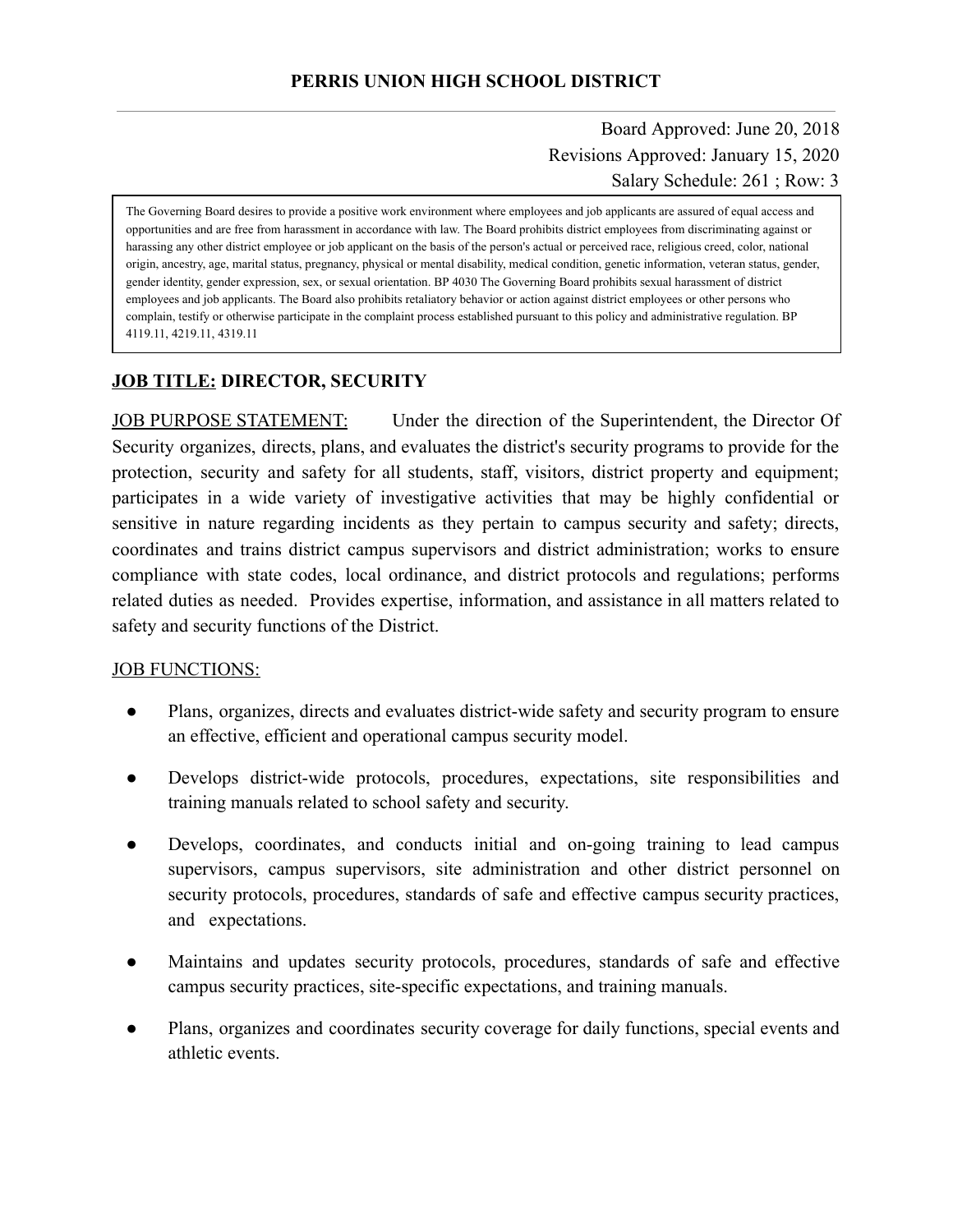## JOB TITLE: **DIRECTOR, SECURITY**  Page 2 of 5

#### JOB FUNCTIONS (continued):

- Responsible for selection, supervision, evaluation and training of lead campus supervisors, campus supervisors, and substitute campus supervisors, with input from site administration.
- Responsible to ensure site administrators are well versed in the District's security protocols, procedures, standards of safe and effective campus security practices, and site-specific expectations.
- Liaison with community members, district and site administrators to ensure that appropriate security services are provided and protocols are followed.
- Liaison with law enforcement and fire agencies to ensure effective placement of service, collaboration and communication on behalf of the safety and well-being of students and district staff.
- Responds to critical incidents and conduct investigations and reporting, as needed.
- Coordinates with local law enforcement personnel regarding District activities and incidents.
- Assists school sites where emergencies are in progress; assess the situation and calls for assistance from local law enforcement personnel, as needed.
- Maintains familiarity with provision of California Education Code, Penal Code, Municipal Code, Board Policies and Administrative Regulations affecting activities of campus security.
- Participates in the development and implementation of physical threat assessments related to persons or property.
- Liaise between campus personnel, campus supervisors, and District administration.
- Evaluates and provides feedback related to emergency drills, after action reports/debriefing, crime prevention and safety programs.
- Performs investigations related to staff and student accidents, injuries and incidents, as needed. Assists with maintaining database related to investigations.
- Participates and attends on-going professional development to stay current with emerging security risks, incidents and trends.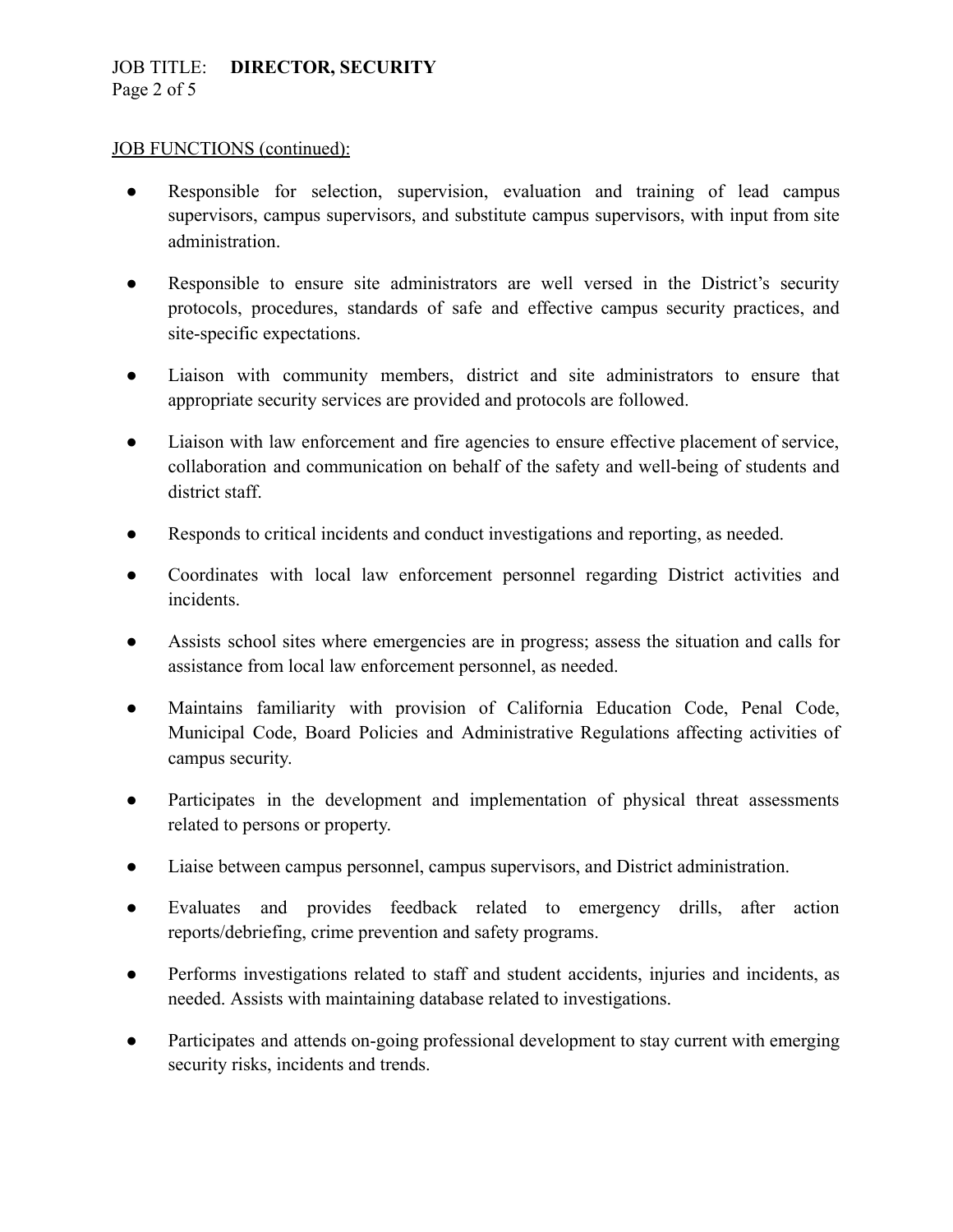## JOB TITLE: **DIRECTOR, SECURITY**  Page 3 of 5

#### JOB FUNCTIONS (continued):

- Prepares and presents oral and/or written reports as required.
- Knowledge of modern office methods and equipment, including productivity tools programs and the preparation of correspondence, reports, training materials and presentations.
- Assist with keeping District and site maps updated.
- Attends school activities, as needed.
- Performs other duties as assigned that support the overall objective of the position.

#### KNOWLEDGE AND ABILITIES:

Knowledge of:

● State Codes, local ordinances and District protocols and procedures; principles and methods of district and campus security; effective practices for maintaining campus control; security and safety of students and District personnel; techniques of group and crowd control; security methods and procedures related to traffic control, investigations, and special operation functions; trends of local criminal street gangs, techniques and strategies of organization and personnel motivation and morale; knowledge of common controlled substances and illegal drugs frequently used by juveniles; knowledge of security systems and equipment; District security practices and procedures, geography and layout of District campuses and properties; principles of good interpersonal and public relations.

Ability to:

● Plan, organize and implement effective and efficient campus security procedures and operations; establish and maintain a safe and secure campus model as a daily routine, during special events and during critical incidents; analyze situations and assume responsibility to exercise independent judgment and select appropriate course of action and decision making in various situations; cope with stress and emergency situations; maintain work effectiveness with frequent changes in workload and prioritizing of assignments; communicate effectively both orally and in writing; keep complete and accurate reports and documentation; meet schedules and timelines; establish and maintain cooperative working relationships.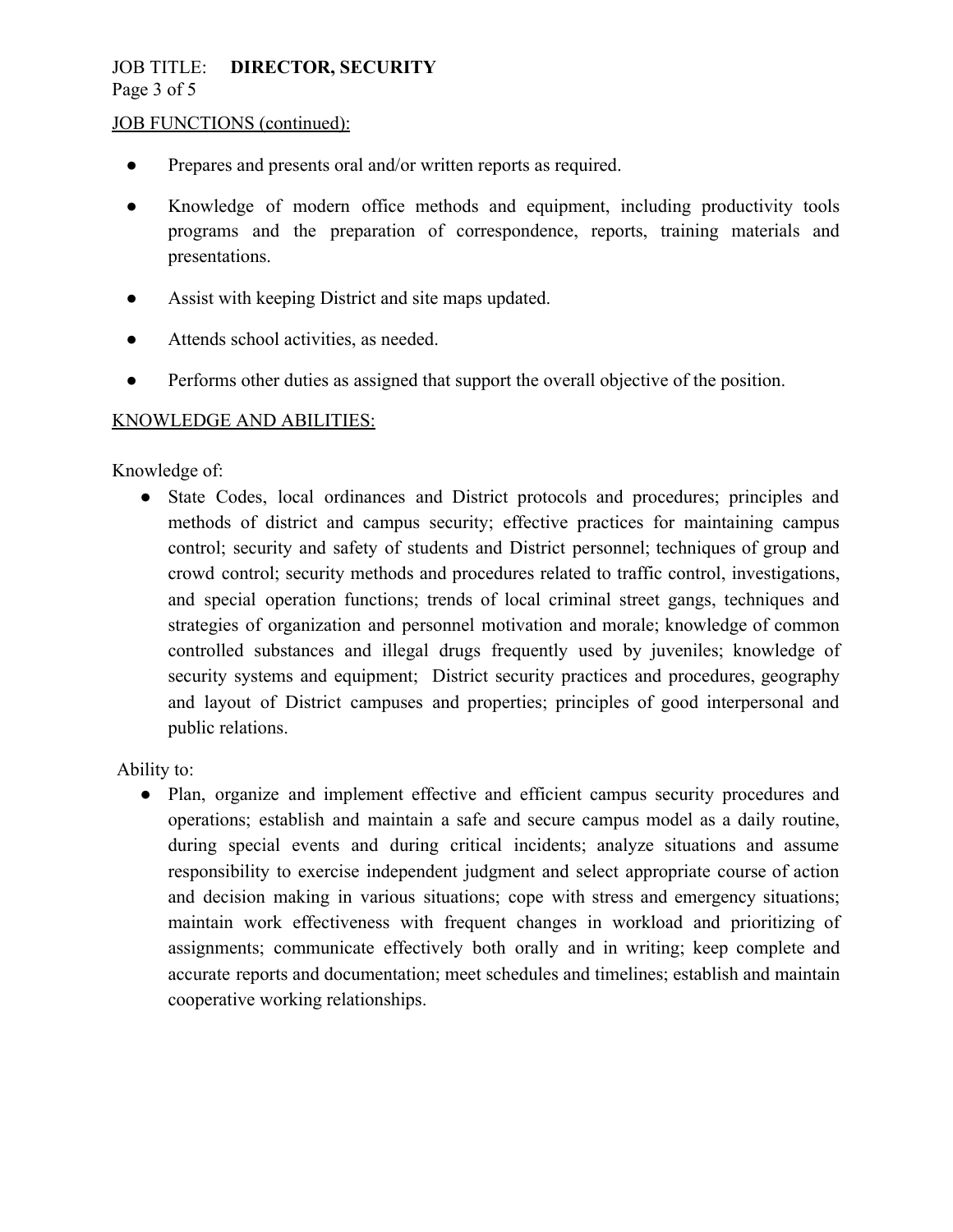## JOB TITLE: **DIRECTOR, SECURITY**  Page 4 of 5

#### PHYSICAL ABILITIES:

The physical requirements indicated below are examples of the physical aspects that this position must perform in carrying out the essential functions listed above.

#### Physical Demands:

- Able to reach, bend, stand, walk, look down (frequently), sit, drive, stoop, squat, kneel, climb (to roof), push, pull, twist (occasionally) crawl, lay down (infrequently).
- Able to lift/carry up to 50 pounds (infrequently).
- Able to grasp and manipulate tools and supplies.
- Able to climb slopes, stairs, steps, ramps and ladders Able to exhibit a full range of motion for shoulder, elbow, back, hip, and knee.
- Visual ability to read handwritten or typed documents, and the display screen of various office equipment and machines.
- Able to communicate, obtain and disseminate information in English.
- Able to operate office machines and equipment in a safe and effective manner.

#### Working Conditions:

Work indoors and outdoors, drive to different district sites, exposure to seasonal outside temperatures (30 F to 120 F), dust  $\&$  wind, sun, insects and noise. Reasonable accommodations may be made to enable a person with a disability to perform the essential functions of the position.

## **JOB QUALIFICATIONS:**

## Education:

- High School Diploma or General Education Diploma.
- Bachelor's Degree in Criminal Justice Administration, Public Administration, Forensic Science or related field, highly desired.
- Relevant advanced law enforcement or security training (e.g. California Peace Officer Standards and Training, FBI National Academy, etc.), highly desirable.

#### Experience:

A minimum of five (5) years of security management, law enforcement or military experience. Two (2) years of supervisory experience required. Two (2) years working with adolescent students or school district experience is preferred.